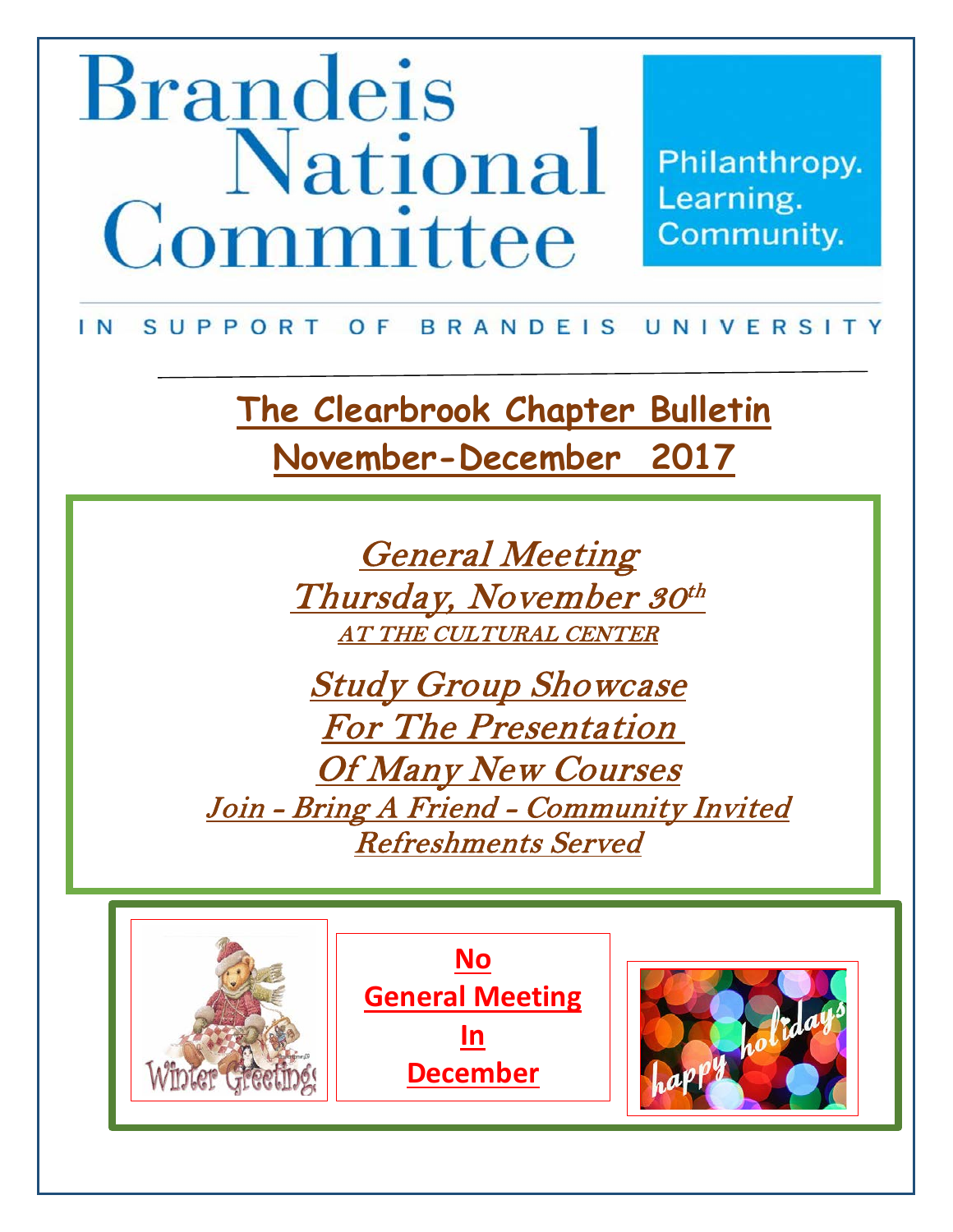## *President's Message November-December 2017*

**Be proud to be a member of the Brandeis family. Our fund raising efforts help to support many different functions of Brandeis University and one of them is research. Just yesterday, two professors of Brandeis have been awarded the Nobel Prize in Physiology or Medicine for their pioneering work on circadian rhythms. They discovered the master** 

**"body clock" that controls body temperature, metabolism and many other biological processes for almost all life on the planet.** 

**Professors Michael Rosbash and Jeffrey Hall joined the Brandeis faculty in 1974 and are the first longtime members**

**to win the Nobel. Other winners that were faculty members include Saul Bellow, who won for literature in 1976 and John Nash, who won for economic science in 1995.**

**Congratulations for this achievement to both professors and to us, the Clearbrook Chapter of Brandeis National Committee, for continuing to support the philosophy of Brandeis University. Happy Thanksgiving to you & your families.** 

 **Professor** 

#### **Thanks for all that you do!....***Elena*



### **Nobel Prize Winners in Physiology or Medicine – 2017**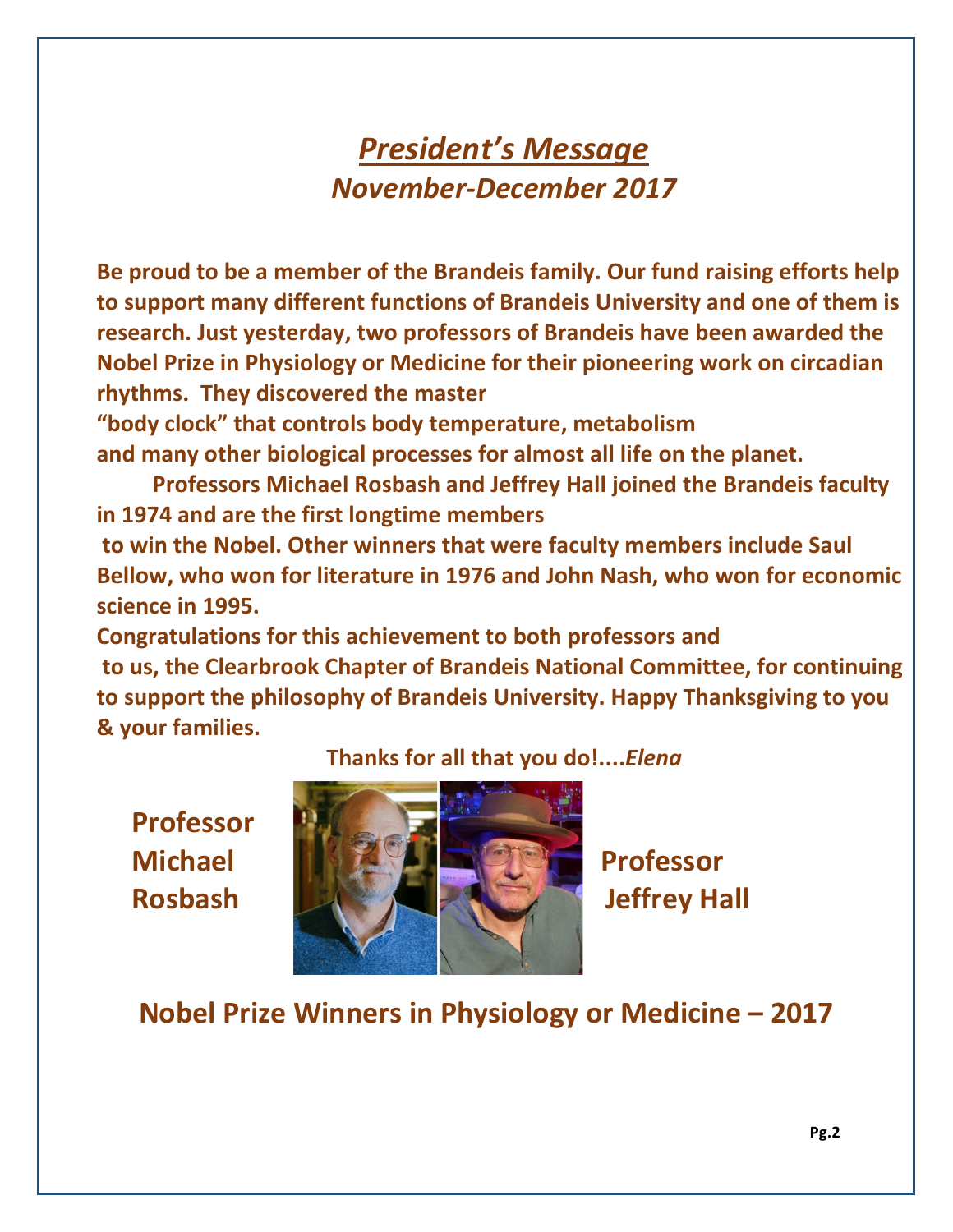





**Contact: Co- Vice Presidents Membership Phyllis Epstein at 860-5250 Paulette Katz at 732-770-9733**



**Dues are \$60 for single \$100 for 2nd person at same address**

**Send To Financial Sec'y Barbara Wellen, 814A Deal Road, Phone Number 235-9004**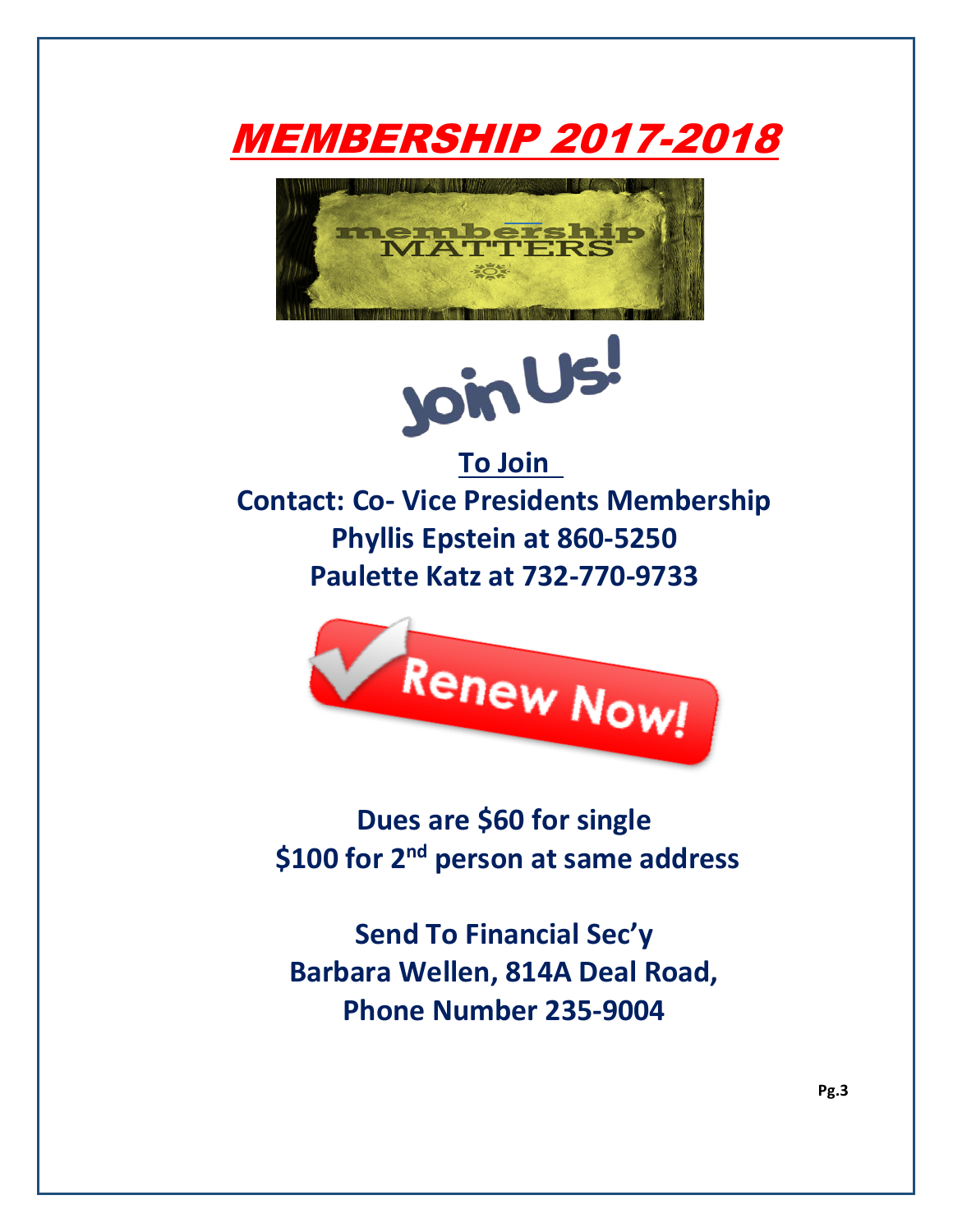## *BRANDEIS –ON-THE-GO:Planning for The New Year*

## **2018**

**The Trips- New Places – New Dates**

**JANUARY 18, 2018** 

 **ANNUAL CARD PARTY** 

 **Details to be Determined** 

**MARCH – Dates and Details To Be Determined** 

 **HIGH TEA IN JAMESBURG** 

## **APRIL 14, 2018 Cost and Transportation To Be Determined THE MOSCOW FESTIVAL BALLET**

 **MATINEE AT THE STATE THEATRE IN NEW BRUNSWICK** 

**Refund Policy- Any expense incurred by Brandeis cannot be refunded. If there is no waiting list and a member transfers their participation in a trip to a nonmember an additional \$10 is required. Refunds will be made after the final accounting for each trip. If anyone who has signed up for a trip must cancel, that person must call leader of that trip about a possible replacement from WL.** 

# **The Study Groups - Exploring New Horizons**

**(Descriptions on Pages 9 thru12)**

| **NEW**Jan 2- An Evening-Group "Ladies of the Night-Brandeis Style"      |       |
|--------------------------------------------------------------------------|-------|
| 7:30 pm Snack Room Susan Brim 664-2665                                   |       |
| **NEW** Learn to Knit: Make A Scarf                                      |       |
| 1:30 Art Room JANUARY 4, JANUARY 11, JANUARY 18                          |       |
| Libby Mogilefsky 619-3088                                                |       |
| <b>**NEW** Jan `13- Travel Temptations</b>                               |       |
| 10:00 Snack Room Lois Singer 655-7548, Kay Snyder 619-3096               |       |
| **NEW" Read My Tips Feb. 21- 1:30 Clubhouse Ellen Tischio - 908-251-2270 |       |
| **NEW** April 10 - Potluck Café DVD 1:30 Clubhouse                       |       |
| Sketches of Frank Gehry. Ellen Schulman 860-8374                         |       |
| **NEW** June 12 Potluck Café DVD 1:30 Clubhouse                          |       |
| I'll have what Phil's Having - Paris. Ellen Schulman 860-8374            |       |
| **NEW** Food Flicks March 9 m May 4 - 10:00 Clubhouse                    |       |
| Sandy Barcus 409-4478 Ruth Kaplan 860-0776                               |       |
|                                                                          | Pg. 4 |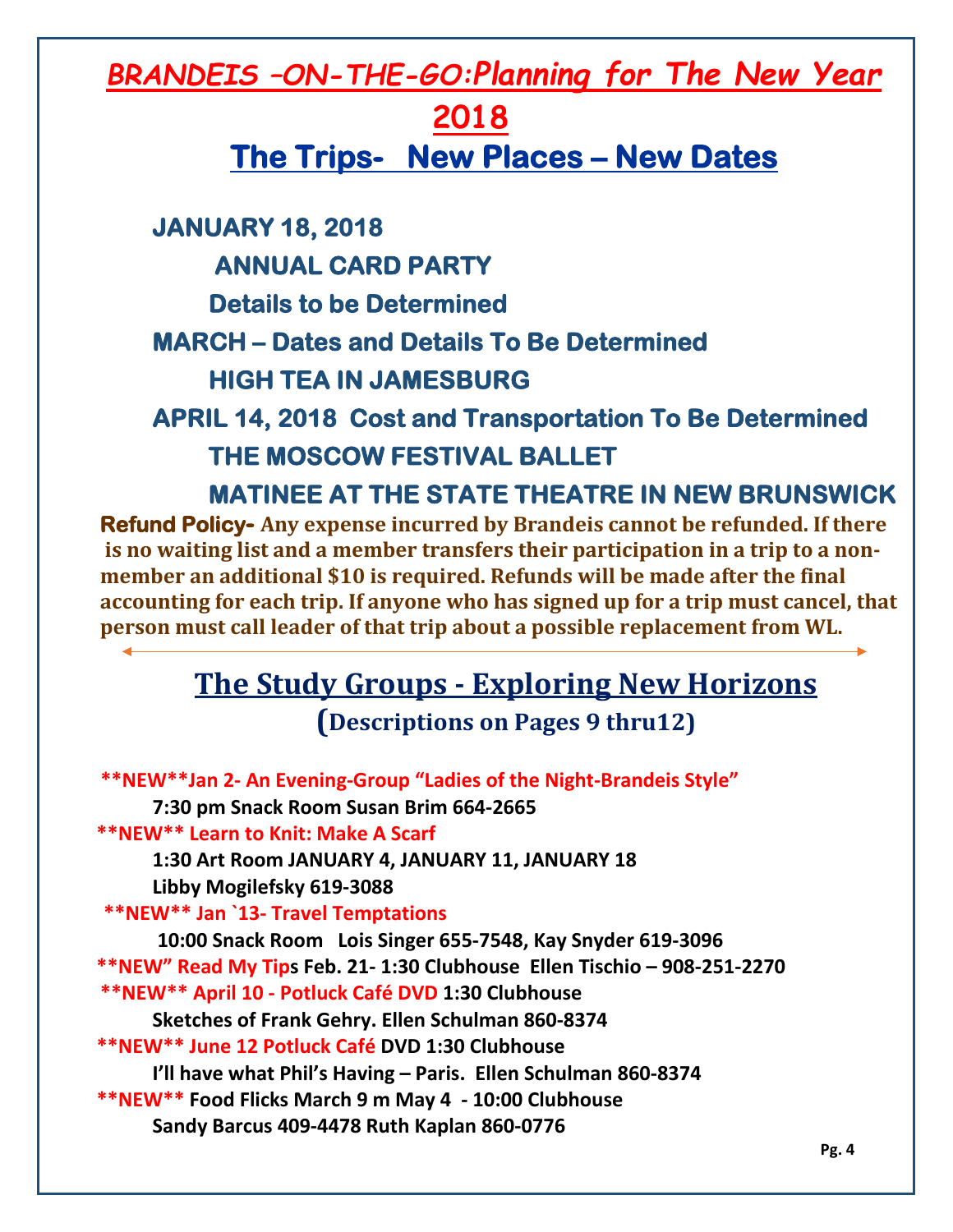## **Study Groups – November 2017**

| <b>Mon</b>                                                | <b>Tue</b>                                                         | <b>Wed</b>                                                                      | <b>Thu</b>                                                                                                  | <b>Fri</b>                         |
|-----------------------------------------------------------|--------------------------------------------------------------------|---------------------------------------------------------------------------------|-------------------------------------------------------------------------------------------------------------|------------------------------------|
|                                                           |                                                                    | 1<br>1:30 Legacy of<br><b>Eve- Guest</b><br><b>Speaker Rabbi</b><br><b>Kurs</b> | 2<br>1:30 Dominoes                                                                                          | 3<br>10:30 Home<br>Reading         |
| 6<br>1:30 Foreign Movie $ 10:30$ critics<br>2:00 Dominoes | 7<br>choice<br><b>10:30 Home</b><br>Reading                        | 8                                                                               | 9<br>10:30 Increase<br><b>Brain's</b><br>performance in<br>Memory, focus,<br><b>letc</b><br>$1:30$ Dominoes | 10<br>10:30 Home<br><b>Reading</b> |
| 13<br>2:00 Dominoes                                       | 14<br>10:30 Home<br><b>Reading</b>                                 | 15                                                                              | 16<br>1:30 Dominoes                                                                                         | 17<br>10:30 Home<br><b>Reading</b> |
| 20<br>$2:00$ Dominoes                                     | 21<br>10:30 Home<br><b>Reading</b><br>1:30 Socrates<br><b>Cafe</b> | 22                                                                              | 23<br>Thanksgiving                                                                                          | 24<br>10:30 Home<br><b>Reading</b> |
| 27<br>2:00 Dominoes                                       | 28<br>10:30 Home<br>Reading                                        | 29                                                                              | 30<br>12:30<br><b>General</b><br><b>Meeting</b><br>Pg.5                                                     |                                    |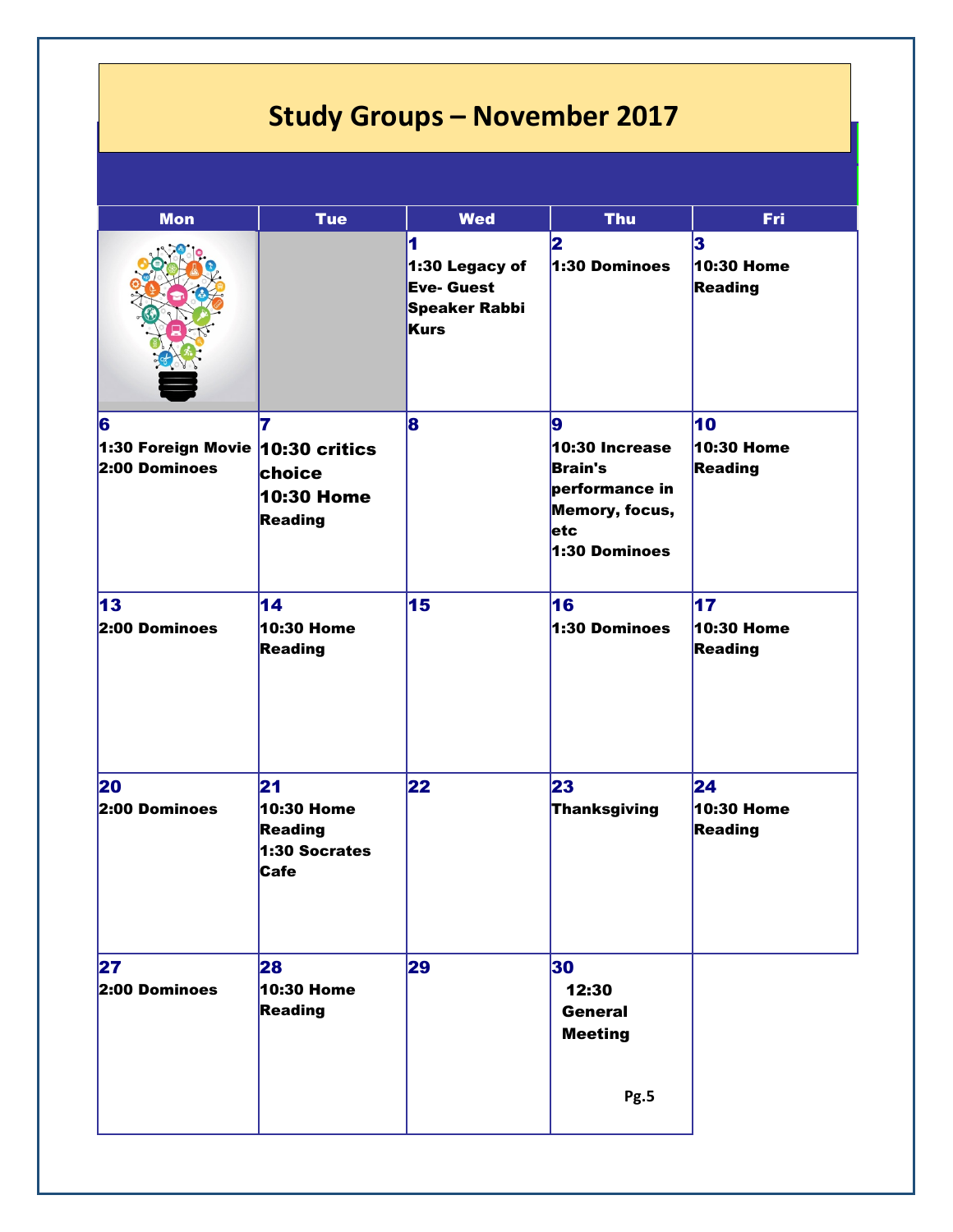# **Study Groups – December-2017**

| <b>Mon</b>          | <b>Tue</b>                                                  | <b>Wed</b>                                                                       | <b>Thu</b>                                          | <b>Fri</b>                               |
|---------------------|-------------------------------------------------------------|----------------------------------------------------------------------------------|-----------------------------------------------------|------------------------------------------|
|                     |                                                             |                                                                                  |                                                     | 1<br>10:30 Home<br>Reading               |
| C                   | 5<br>10:30 critics choice<br>10:30 Home<br>Reading          | 6<br>10:30 Increase<br><b>Brain's</b><br>performance in<br>Memory, focus,<br>etc | 7<br>1:30 Dominoes                                  | 8<br>10:30 Home<br>Reading               |
| 11<br>2:00 Dominoes | 12<br>10:30 Home<br>Reading                                 | $\overline{13}$                                                                  | $\overline{14}$<br>1:30 Dominoes                    | 15<br>10:30 Home<br>Reading              |
| 18<br>2:00 Dominoes | 19<br>10:30 Home<br>Reading<br>1:30 Socrates<br><b>Cafe</b> | 20                                                                               | 21<br>1:30 Dominoes                                 | $\overline{22}$<br>10:30 Home<br>Reading |
| 25<br>2:00 Dominoes | 26<br>10:30 Home<br>Reading                                 | 27                                                                               | 28<br><b>No</b><br><b>General</b><br><b>Meeting</b> | 29<br>10:30 Home<br>Reading<br>Pg.6      |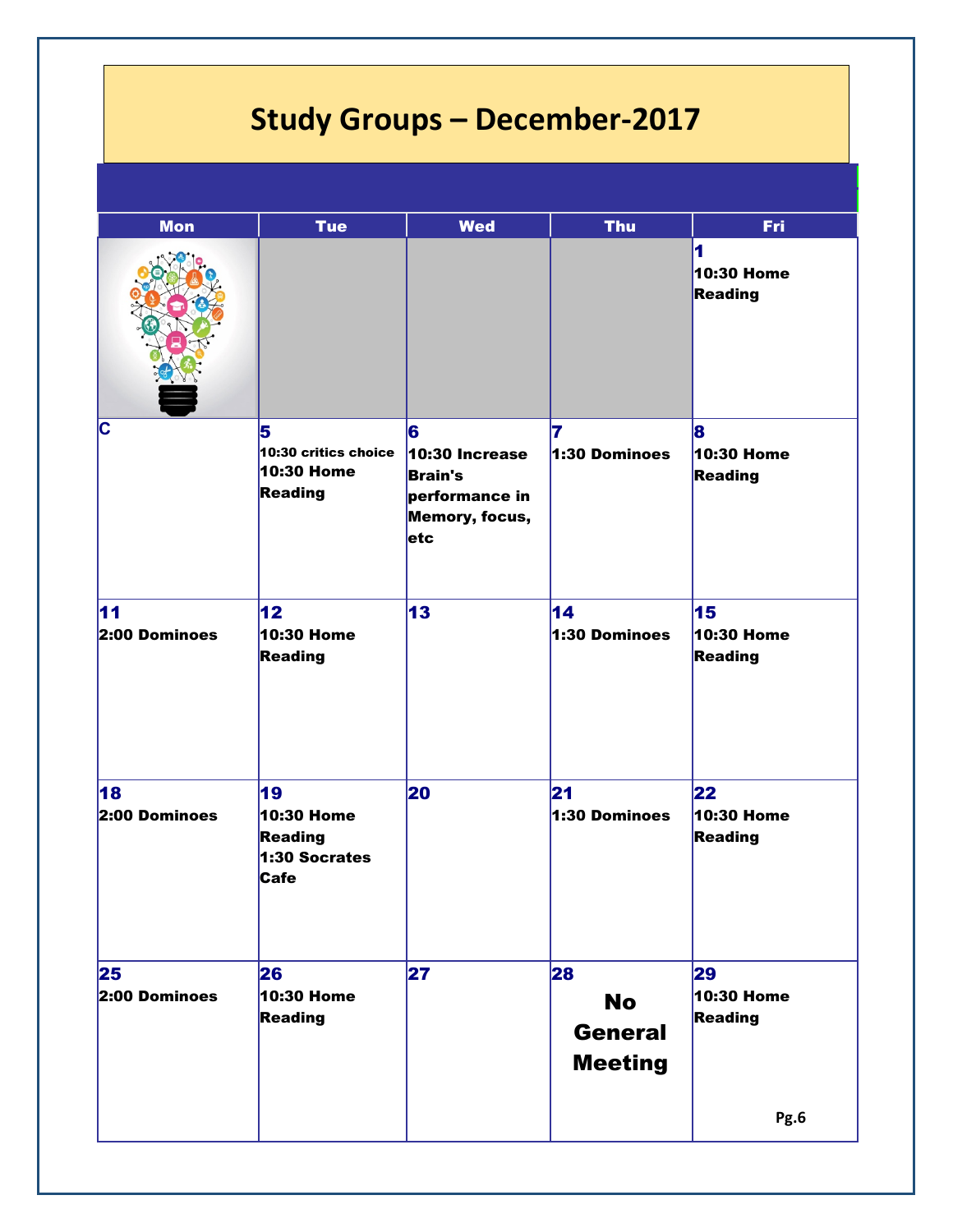For Learned Research Folio Call Leah Stein For Book Fund, Sustaining The Mind Fund, And/or The BNC Scholarship Fund Call: A-K Ina Light, 860-5262 L-Z Leah Stein, 409-1404

| Donor                 | Recipient                        | Message                       |
|-----------------------|----------------------------------|-------------------------------|
| Lorraine & Alan Okun  | <b>Blanche &amp; Jack Silver</b> | <b>Grandson Engagement</b>    |
| <b>Fran Cohen</b>     | <b>Anita Kudwitt</b>             | Memory of Husband Sy          |
| Beth & Sheldon Curtis | <b>Anita Kudwitt</b>             | Memory of Husband Sy          |
| Norma Rothstein       | <b>Anita Kudwitt</b>             | Memory of Husband Sy          |
| <b>Leah Stein</b>     | Millie London                    | Memory of Sister              |
| Ina Light             | <b>Hermine Fisher</b>            | <b>Memory of Husband</b>      |
| Ina Light             | <b>Rosenblatt Family</b>         | Memory of Mother              |
| Ina Light             | <b>Chodorkoff Family</b>         | Memory Mother                 |
|                       | <b>Light of Reason</b>           |                               |
| <b>Fran Cohen</b>     | <b>Henrietta Diamond</b>         | <b>Memory of Husband Shel</b> |

**Brandeis National Committee Board has informed us that the Sustaining the Mind Fund has met its goal for this campaign, however we may continue to send funds for this cause. Our chapter will continue to send STM cards until they are unavailable. The BNC and our Chapter thanks each of you for your generous contributions.**

**The new campaign, The BNC Scholarship Fund has been set up and those cards are available. These funds are available to all students.**

**We will be sending donations to Sustaining the Mind, The Brandeis Library and The BNC Scholarship Funds.**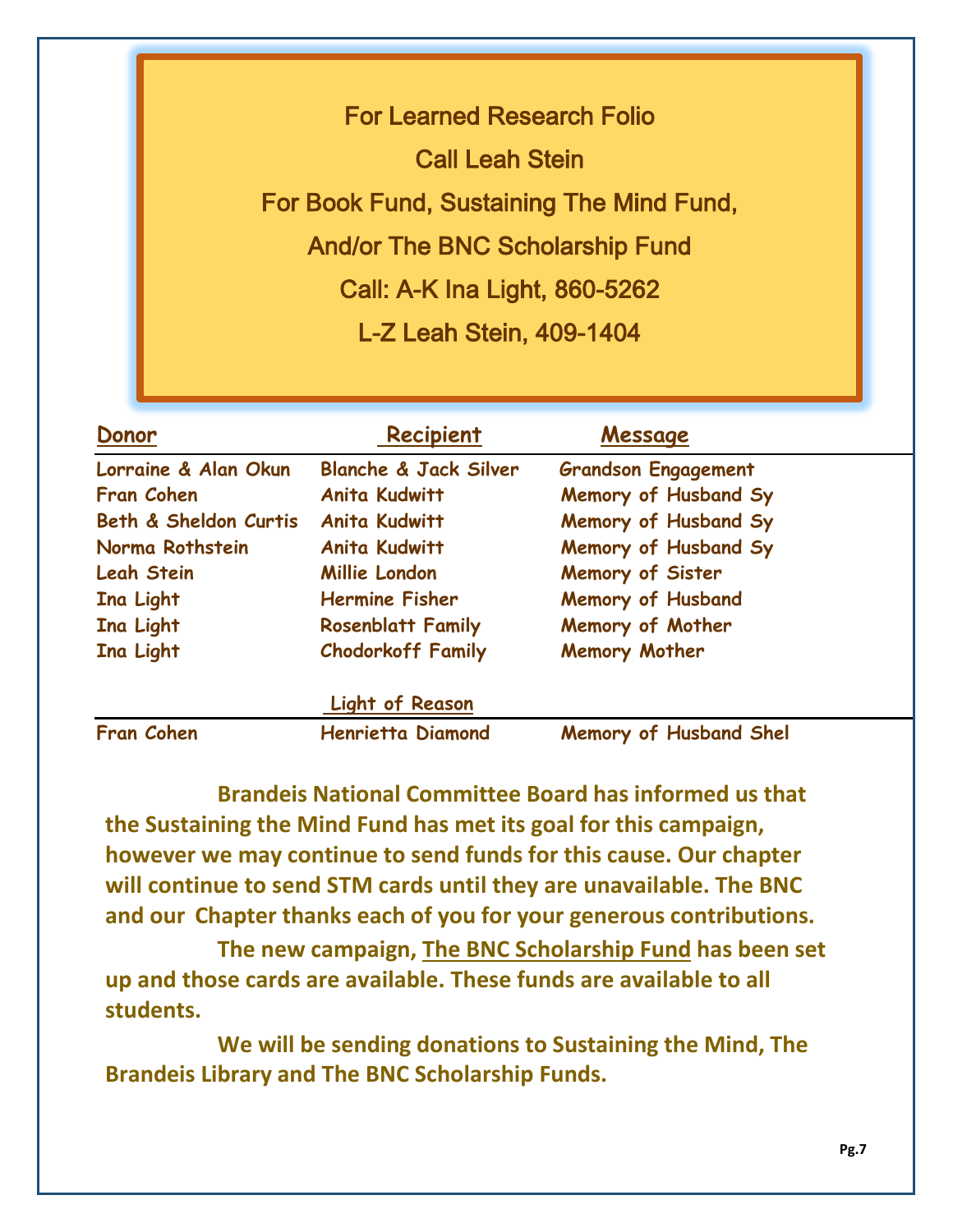

 **CLEARBROOK CHAPTER BULLETIN STAFF Frances Cohen & Beth Curtis, Editors Tammy Goldhammer, Helen Kaufman, Alberta Mandelblatt**

#### **BRANDEIS OFFICERS 2017-2018**

|                                                                             | <b>Elena Stolzer</b>                                            |
|-----------------------------------------------------------------------------|-----------------------------------------------------------------|
| <b>Executive Vice-PresidentBeth Curtis</b>                                  |                                                                 |
| <b>Co-Vice Presidents Membership,</b>                                       | <b>Paulette Katz</b>                                            |
|                                                                             | <b>Phyllis Epstein</b>                                          |
| Vice President, ProgramsJoyce Braziller, Muriel                             |                                                                 |
| <b>Jacobs, lucy fisher</b>                                                  |                                                                 |
|                                                                             | Co-Vice Presidents, Fund RaisingMarlene Metrick, Lorraine Okun. |
|                                                                             | Co-Vice Presidents, Study Groups Susan Brim, Tammy Goldhammer   |
|                                                                             |                                                                 |
|                                                                             |                                                                 |
|                                                                             |                                                                 |
| Financial SecretaryBarbara Wellen<br>Corresponding SecretaryNaomi Lefkowitz |                                                                 |

| Thursday, Nov. 16 | Board Meeting, LA 9:30AM |
|-------------------|--------------------------|
| Thursday, Nov 30  | Open Meeting, CC 12:30PM |
| Thursday, Dec. 21 | Board Meeting LA 9:30AM  |

#### **Mission Statement**

**Brandeis National Committee is an organization committed to providing philanthropic support to Brandeis University, a distinguished Liberal Arts Research University founded by the American Jewish Community. Its membership is connected to the university through activities which reflect the values on which the university was founded; academic excellence, social justice, non-sectarianism, and service to the community.** Pg.8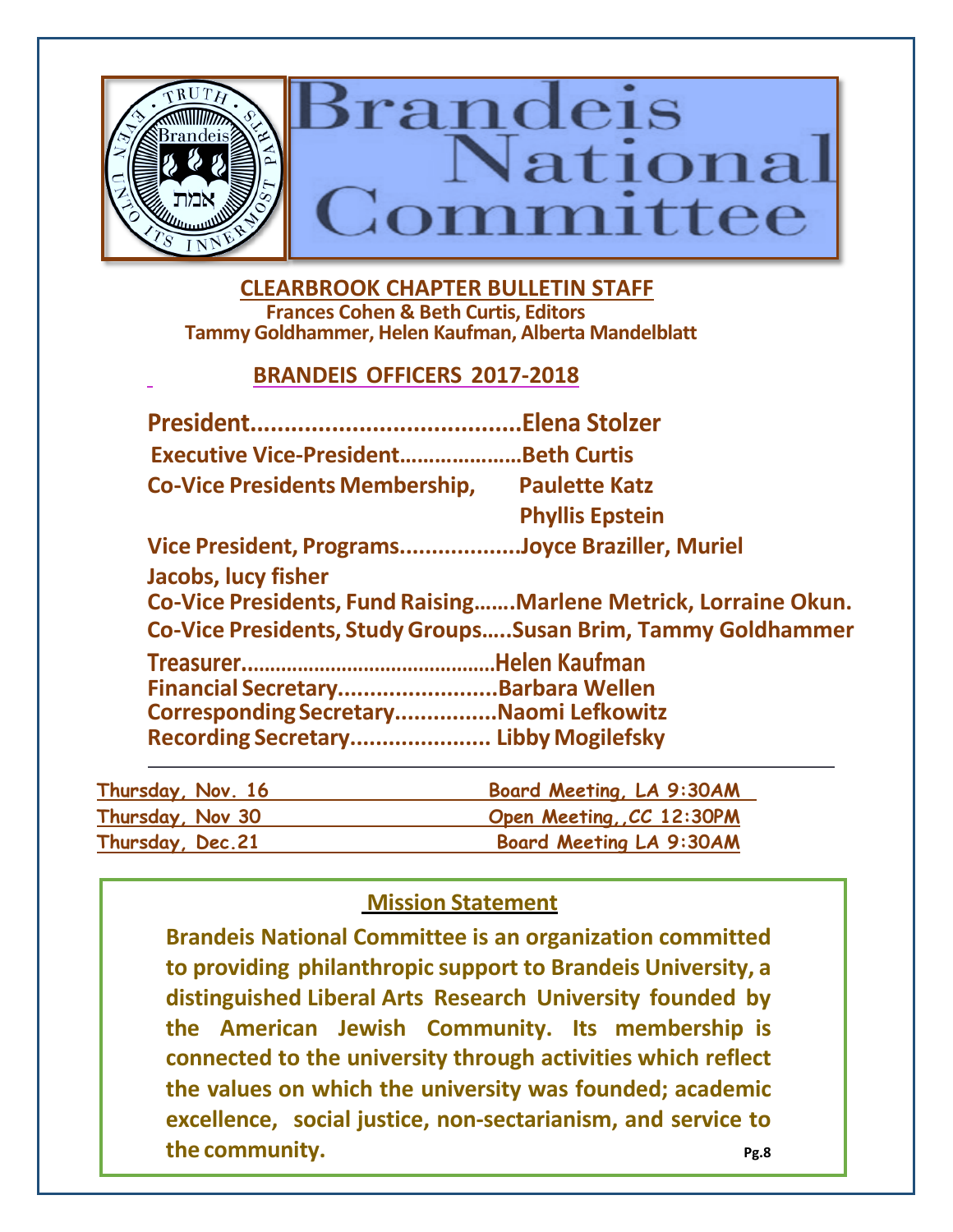|    | <b>BRANDEIS STUDY GROUP REGISTRATION</b>                                                                                                                          |  |  |  |
|----|-------------------------------------------------------------------------------------------------------------------------------------------------------------------|--|--|--|
|    | January 1, 2018 thru June 30, 2018                                                                                                                                |  |  |  |
|    | <b>NAME</b>                                                                                                                                                       |  |  |  |
|    |                                                                                                                                                                   |  |  |  |
|    | <b>To Register:</b>                                                                                                                                               |  |  |  |
|    | PRINT YOUR NAME, TELEPHONE                                                                                                                                        |  |  |  |
|    | <b>AND E-MAIL ADDRESS ABOVE</b>                                                                                                                                   |  |  |  |
| 1. | <b>INDICATE ON THE FORM THE COURSES YOU WISH TO TAKE BY</b>                                                                                                       |  |  |  |
|    | <b>CIRCLING THE NUMBER NEXT TO THE COURSE TITLE.</b>                                                                                                              |  |  |  |
| 2. | <b>FEES:</b>                                                                                                                                                      |  |  |  |
|    | \$10.00 per member: for 1 study group only.                                                                                                                       |  |  |  |
|    | \$20.00 per member for unlimited number of study groups.                                                                                                          |  |  |  |
| 3. | THE COMPLETED REGISTRATION FORM MUST BE RECEIVED NO LATER<br><b>THAN December 5, 2017</b>                                                                         |  |  |  |
| 4. | Send your check payable to BNC, with registration form and Stamped,<br>Self-addressed business size envelope to:                                                  |  |  |  |
|    | <b>Susan Brim</b>                                                                                                                                                 |  |  |  |
|    | <b>650A Nutley Drive</b>                                                                                                                                          |  |  |  |
|    | <b>Monroe Twp., N.J. 08831</b>                                                                                                                                    |  |  |  |
|    | ROOMS HAVE NOT BEEN CONFIRMED AT THIS TIME.                                                                                                                       |  |  |  |
|    | It is a Clearbrook Chapter policy that members are not to give any gifts to                                                                                       |  |  |  |
|    | study group leaders.                                                                                                                                              |  |  |  |
|    | Bring this form to study group showcase on Thursday, November 30,<br>2017. If submitting this day, bring along a check and a stamped self-<br>addressed envelope. |  |  |  |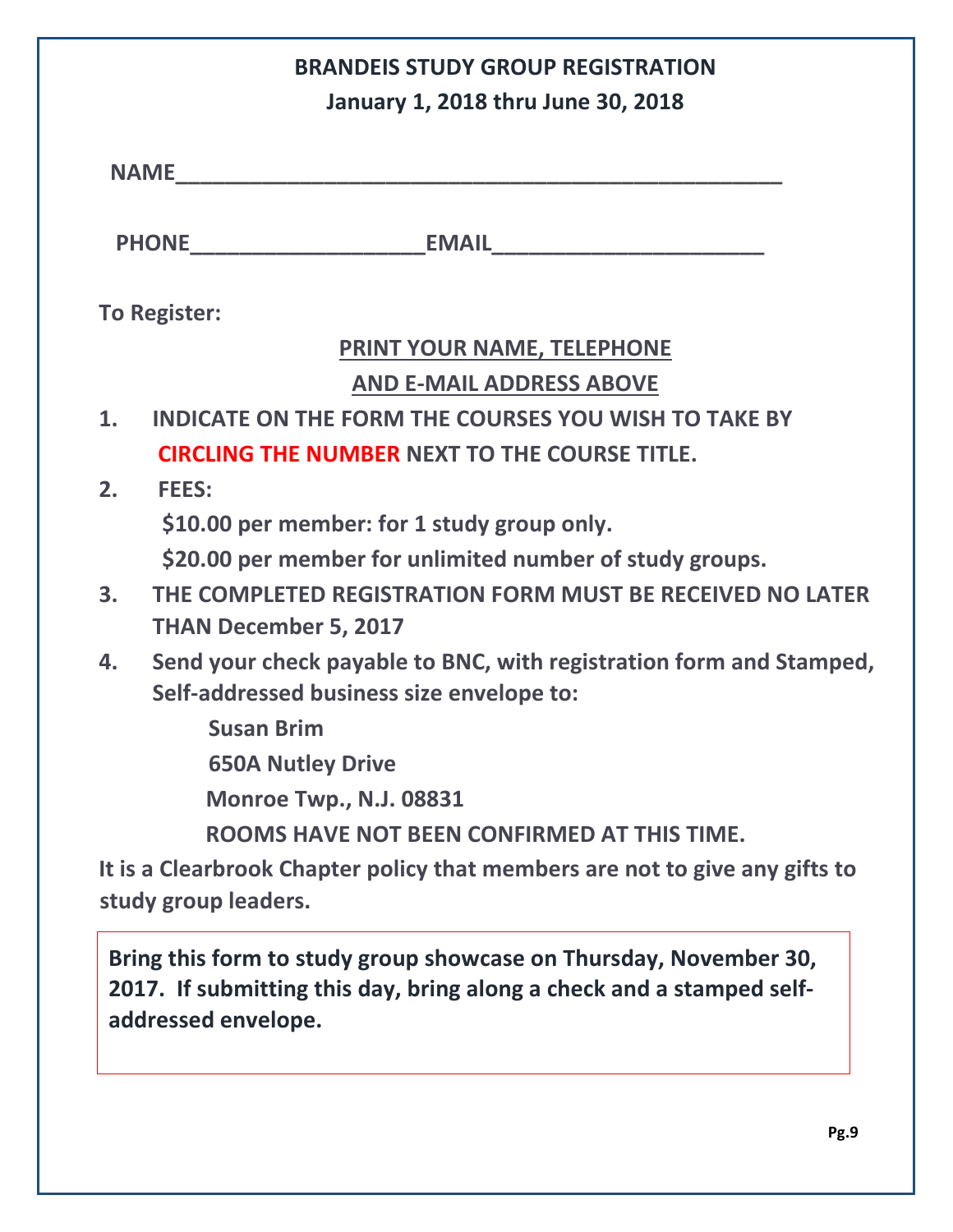| <b>MONDAY</b>                                                                                                                                                           |
|-------------------------------------------------------------------------------------------------------------------------------------------------------------------------|
| 1. Dominoes 2:00 Clubhouse Ellen Tischio 908-251-2270                                                                                                                   |
| Learn and play the age-old game of Dominoes                                                                                                                             |
| 2. Foreign/Socially Significant Films 1:30 Clubhouse Marlene Metrick 655-2932 Susan Brim 664-2665                                                                       |
| JANUARY 8, APRIL 16, JUNE 11                                                                                                                                            |
| <b>TUESDAY</b>                                                                                                                                                          |
| 3. Critics' Choice 10:30 in Home Peppy Fuerst 409-0761                                                                                                                  |
| JANUARY 9, MARCH 6, APRIL 3, MAY 1, JUNE 5                                                                                                                              |
| We read and discuss full length fiction and nonfiction books on diverse subjects: romance, biography,                                                                   |
| adventure, history, and even a fun mystery! Come join us for an hour on the first Tuesday of the month.                                                                 |
| No meeting in February                                                                                                                                                  |
| 4. Home Reading #1 10:30 in Home Lucie Fischer 395-0989                                                                                                                 |
| Short stories are read aloud and discussed.                                                                                                                             |
| 5. Socrates Café 1:30 Clubhouse Elena Stolzer 409-0253                                                                                                                  |
| JANUARY 9, FEBRUARY 20, MARCH 20, APRIL 17, MAY 8, JUNE 19<br>Socrates Cafe is based on the philosophy of Socrates. Pose questions, listen to others, raise challenges, |
| consider other alternatives. The group decides the topics for discussion.                                                                                               |
| 6. Qigong 1:30 Clubhouse Dr. Ruth Golush 609-426-9693                                                                                                                   |
| FEBRUARY 13, FEBRUARY 27, MARCH 13                                                                                                                                      |
| QI-GONG (say: "CHEE-GONG")                                                                                                                                              |
| Experience this Chinese healing art -- using gentle movements, the breath, and visualization to balance                                                                 |
| your energy and promote well-being. Learn the philosophy behind this meditative practice. Find your                                                                     |
| fountain of youth.                                                                                                                                                      |
| 7. ** NEW** Potluck Café DVD 1:30 Clubhouse Ellen Schulman 860-8374                                                                                                     |
| <b>APRIL 10</b>                                                                                                                                                         |
| Sketches of Frank Gehry. This is an intimate portrait of the most acclaimed and controversial architect in                                                              |
| modern history. He has exploded the landscape of modern architecture, transforming it from a                                                                            |
| conventional science into a sublime and majestic form of art. Some of his masterpiece creations include                                                                 |
| the Guggenheim Museum in Bilbao, Spain and the Walt Disney Concert Hall in LA.                                                                                          |
| 8. ** NEW** Potluck Café DVD 1:30 Clubhouse Ellen Schulman 860-8374                                                                                                     |
| <b>JUNE 12</b>                                                                                                                                                          |
| I'll have what Phil's Having - Paris. Come along with Emmy award winner Phil Rosenthal on a hilarious                                                                   |
| culinary adventure to Paris. Phil is the creator of the TV hit Everybody Loves Raymond. We'll join him in                                                               |
| Paris, the place he calls "The city of sweets".                                                                                                                         |
| 9. **NEW** Ladies of the Night "Brandeis Style" 7:30 pm Snack Room Susan Brim 664-2665                                                                                  |
| <b>JANUARY 2</b>                                                                                                                                                        |
| When the sun goes down, the night owls come out! Join us for a brainstorming session where we'll<br>share ideas for and plan several fun-filled evening activities.     |
|                                                                                                                                                                         |
| <b>WEDNESDAY</b>                                                                                                                                                        |
| 10. The Bronx - DVD and Discussion 1:30 Clubhouse Doris Kahn 395-3404                                                                                                   |
| <b>JANUARY 24</b>                                                                                                                                                       |
| DVD with interviews from famous people from the Bronx.                                                                                                                  |

 **Even if you are not from the Bronx, join us to find out what you missed.** 

 **Pg.10**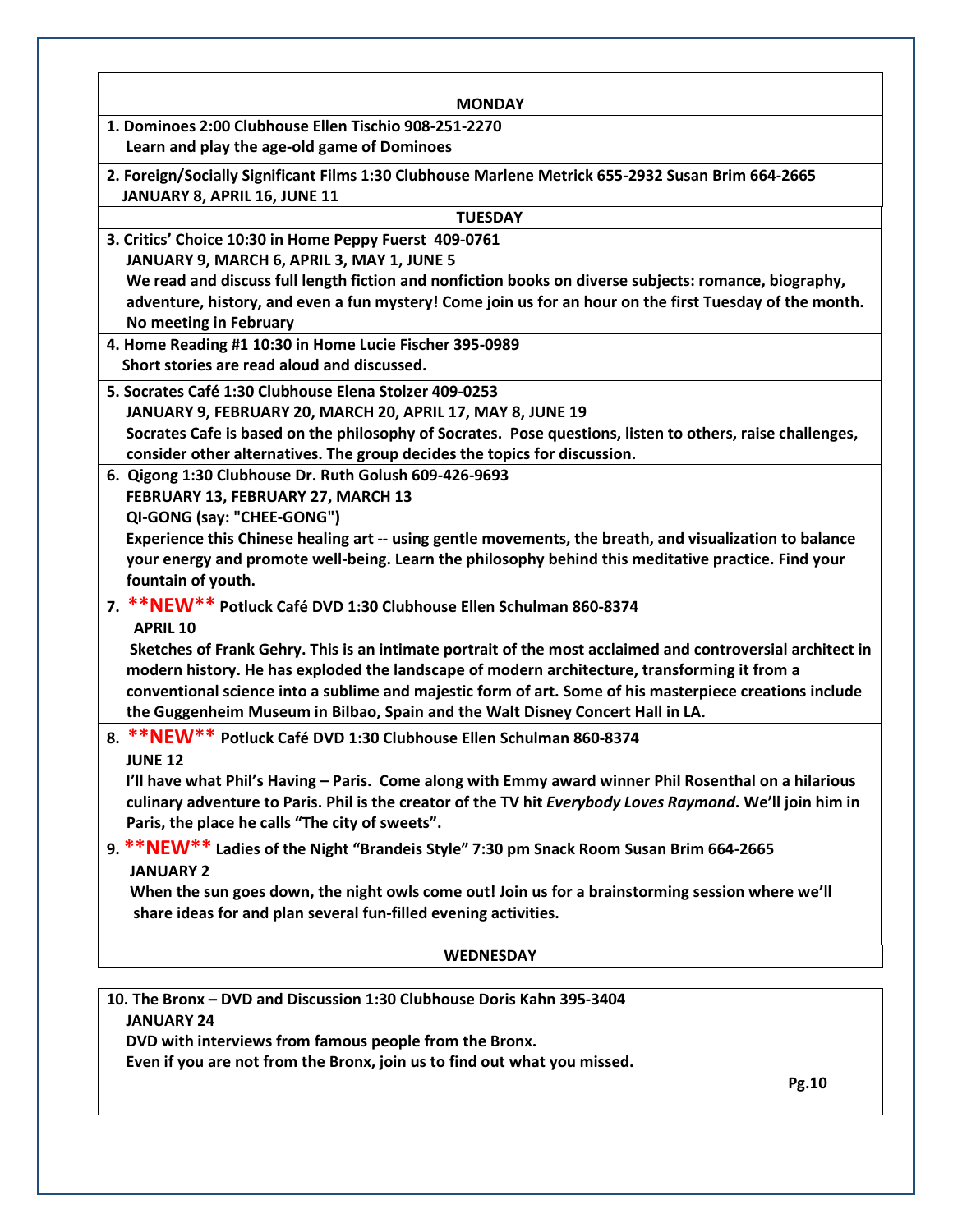| 11. The Brain DVD 10:30 Clubhouse Elena Stolzer 409-0253<br>JANUARY 17, FEBRUARY 7, MARCH 7, APRIL 18, MAY 16, JUNE 6<br>Learning about your brain's optimal fitness is the gateway to improvement in a range of areas. In this<br>practical course, you will learn what steps you can take in your own life to enhance your brain function.<br>12. Women to Women 1:30 Clubhouse Anita Hyman 409-6775 Tammy Goldhammer 409-1270<br><b>MARCH 14</b><br>Group discussion on issues of interest. Join us for a lively discussion<br>13. Crossword Puzzles 1:30 Clubhouse Ellen Schulman 860-8374<br><b>JANUARY 31</b><br>Strategies to improve your crossword puzzle skills.<br>14. Michael Crawford DVD *GUEST SPEAKER Mike Ferreira* 1:30 Clubhouse Susan Brim 664-2665<br>Michael Crawford DVD - one man show by the original star of Phantom of the Opera<br><b>JANUARY 10</b><br>Our guest speaker will be providing a free CD to all who register for this course. So please join us for this<br>DVD of Michael Crawford, the original star of Andrew Lloyd Weber's Phantom of the Opera, presenting<br>his one man show. The CD features songs like, When I Fall in Love, Love Changes Everything, The<br>Phantom of the Opera, All I Ask of You, Music of the Night, & more. Be sure to register to avoid missing<br>out on your free CD.<br>15. Guilty or Not You Decide 1:30 Clubhouse Lucie Fisher 395-0989 Natalie Lainoff 860-1772<br><b>FEBRUARY 28</b><br>The evidence of an actual trial will be presented. You decide guilty or not!!<br>The jury's decision will be revealed at the end.<br>16. Medical Updates 10:00 in Home Sylvia Karr 655-4859<br>FEBRUARY 14, MAY 2<br>Sylvia Karr is a retired registered nurse. She will discuss new innovations and treatments in the<br>medical community.<br>17. ** NEW" Read My Tips 1:30 Clubhouse Ellen Tischio - 908-251-2270<br>FEBRUARY 21 Come and join us for some helpful hints from our own "Heloise".<br>18. Baffling Brain 1:30 Clubhouse *GUEST SPEAKER Barbara Bogner* Susan Brim 664-2665<br><b>MARCH 28</b><br>Take an exciting exploration of your brain. Begin to understand why children don't "get" sarcasm, why<br>babies don't learn to talk right away and why you could recognize your child's voice amongst many<br>other children. Learn how some smells bring back memories, how you can find something in a<br>pocketbook or pocket without looking. Discover why you were able to learn to ride a bike or play a<br>musical instrument, why your tongue always finds the place where your tooth is broken, why you use<br>your hands to find your way around a dark room and much more.<br>19. Unfamous Jewish Women 1:30 Clubhouse *GUEST SPEAKER Rabbi Laurie Kurs*<br>Susan Brim 664-2665 APRIL 18 UNFAMOUS women: A wide, varied and some sundry personalities<br>that received either no "press" or so littletheir contributions have gone unnoticed and, at times,<br>unrewarded. Uncovering their contributions and their names allows us to give them the credit they<br>are due.<br>20. Berlin in the 1920's - The Great Exodus 1:30 Clubhouse *GUEST SPEAKER Julian Davis*<br>The exiles of this great exodus were the greatest collection of transplanted intellect, talent and<br>scholars the world has ever known. The lecture and slide presentation will focus on the artists and<br>intellectuals who produced a rich cultural heritage giving birth to a new form of expressionism<br>in many of the arts before they fled Berlin.<br>Pg.11 |                            |
|------------------------------------------------------------------------------------------------------------------------------------------------------------------------------------------------------------------------------------------------------------------------------------------------------------------------------------------------------------------------------------------------------------------------------------------------------------------------------------------------------------------------------------------------------------------------------------------------------------------------------------------------------------------------------------------------------------------------------------------------------------------------------------------------------------------------------------------------------------------------------------------------------------------------------------------------------------------------------------------------------------------------------------------------------------------------------------------------------------------------------------------------------------------------------------------------------------------------------------------------------------------------------------------------------------------------------------------------------------------------------------------------------------------------------------------------------------------------------------------------------------------------------------------------------------------------------------------------------------------------------------------------------------------------------------------------------------------------------------------------------------------------------------------------------------------------------------------------------------------------------------------------------------------------------------------------------------------------------------------------------------------------------------------------------------------------------------------------------------------------------------------------------------------------------------------------------------------------------------------------------------------------------------------------------------------------------------------------------------------------------------------------------------------------------------------------------------------------------------------------------------------------------------------------------------------------------------------------------------------------------------------------------------------------------------------------------------------------------------------------------------------------------------------------------------------------------------------------------------------------------------------------------------------------------------------------------------------------------------------------------------------------------------------------------------------------------------------------------------------------------------------------------------------------------------------------------------------------------------------------------------------------------------------------------------------------------------------------------------------------------------------------------------------------------------------------------------------------------------------------------------------------------------------------------|----------------------------|
|                                                                                                                                                                                                                                                                                                                                                                                                                                                                                                                                                                                                                                                                                                                                                                                                                                                                                                                                                                                                                                                                                                                                                                                                                                                                                                                                                                                                                                                                                                                                                                                                                                                                                                                                                                                                                                                                                                                                                                                                                                                                                                                                                                                                                                                                                                                                                                                                                                                                                                                                                                                                                                                                                                                                                                                                                                                                                                                                                                                                                                                                                                                                                                                                                                                                                                                                                                                                                                                                                                                                                      | <b>WEDNESDAY CONTINUED</b> |
|                                                                                                                                                                                                                                                                                                                                                                                                                                                                                                                                                                                                                                                                                                                                                                                                                                                                                                                                                                                                                                                                                                                                                                                                                                                                                                                                                                                                                                                                                                                                                                                                                                                                                                                                                                                                                                                                                                                                                                                                                                                                                                                                                                                                                                                                                                                                                                                                                                                                                                                                                                                                                                                                                                                                                                                                                                                                                                                                                                                                                                                                                                                                                                                                                                                                                                                                                                                                                                                                                                                                                      |                            |
|                                                                                                                                                                                                                                                                                                                                                                                                                                                                                                                                                                                                                                                                                                                                                                                                                                                                                                                                                                                                                                                                                                                                                                                                                                                                                                                                                                                                                                                                                                                                                                                                                                                                                                                                                                                                                                                                                                                                                                                                                                                                                                                                                                                                                                                                                                                                                                                                                                                                                                                                                                                                                                                                                                                                                                                                                                                                                                                                                                                                                                                                                                                                                                                                                                                                                                                                                                                                                                                                                                                                                      |                            |
|                                                                                                                                                                                                                                                                                                                                                                                                                                                                                                                                                                                                                                                                                                                                                                                                                                                                                                                                                                                                                                                                                                                                                                                                                                                                                                                                                                                                                                                                                                                                                                                                                                                                                                                                                                                                                                                                                                                                                                                                                                                                                                                                                                                                                                                                                                                                                                                                                                                                                                                                                                                                                                                                                                                                                                                                                                                                                                                                                                                                                                                                                                                                                                                                                                                                                                                                                                                                                                                                                                                                                      |                            |
|                                                                                                                                                                                                                                                                                                                                                                                                                                                                                                                                                                                                                                                                                                                                                                                                                                                                                                                                                                                                                                                                                                                                                                                                                                                                                                                                                                                                                                                                                                                                                                                                                                                                                                                                                                                                                                                                                                                                                                                                                                                                                                                                                                                                                                                                                                                                                                                                                                                                                                                                                                                                                                                                                                                                                                                                                                                                                                                                                                                                                                                                                                                                                                                                                                                                                                                                                                                                                                                                                                                                                      |                            |
|                                                                                                                                                                                                                                                                                                                                                                                                                                                                                                                                                                                                                                                                                                                                                                                                                                                                                                                                                                                                                                                                                                                                                                                                                                                                                                                                                                                                                                                                                                                                                                                                                                                                                                                                                                                                                                                                                                                                                                                                                                                                                                                                                                                                                                                                                                                                                                                                                                                                                                                                                                                                                                                                                                                                                                                                                                                                                                                                                                                                                                                                                                                                                                                                                                                                                                                                                                                                                                                                                                                                                      |                            |
|                                                                                                                                                                                                                                                                                                                                                                                                                                                                                                                                                                                                                                                                                                                                                                                                                                                                                                                                                                                                                                                                                                                                                                                                                                                                                                                                                                                                                                                                                                                                                                                                                                                                                                                                                                                                                                                                                                                                                                                                                                                                                                                                                                                                                                                                                                                                                                                                                                                                                                                                                                                                                                                                                                                                                                                                                                                                                                                                                                                                                                                                                                                                                                                                                                                                                                                                                                                                                                                                                                                                                      |                            |
|                                                                                                                                                                                                                                                                                                                                                                                                                                                                                                                                                                                                                                                                                                                                                                                                                                                                                                                                                                                                                                                                                                                                                                                                                                                                                                                                                                                                                                                                                                                                                                                                                                                                                                                                                                                                                                                                                                                                                                                                                                                                                                                                                                                                                                                                                                                                                                                                                                                                                                                                                                                                                                                                                                                                                                                                                                                                                                                                                                                                                                                                                                                                                                                                                                                                                                                                                                                                                                                                                                                                                      |                            |
|                                                                                                                                                                                                                                                                                                                                                                                                                                                                                                                                                                                                                                                                                                                                                                                                                                                                                                                                                                                                                                                                                                                                                                                                                                                                                                                                                                                                                                                                                                                                                                                                                                                                                                                                                                                                                                                                                                                                                                                                                                                                                                                                                                                                                                                                                                                                                                                                                                                                                                                                                                                                                                                                                                                                                                                                                                                                                                                                                                                                                                                                                                                                                                                                                                                                                                                                                                                                                                                                                                                                                      |                            |
|                                                                                                                                                                                                                                                                                                                                                                                                                                                                                                                                                                                                                                                                                                                                                                                                                                                                                                                                                                                                                                                                                                                                                                                                                                                                                                                                                                                                                                                                                                                                                                                                                                                                                                                                                                                                                                                                                                                                                                                                                                                                                                                                                                                                                                                                                                                                                                                                                                                                                                                                                                                                                                                                                                                                                                                                                                                                                                                                                                                                                                                                                                                                                                                                                                                                                                                                                                                                                                                                                                                                                      |                            |
|                                                                                                                                                                                                                                                                                                                                                                                                                                                                                                                                                                                                                                                                                                                                                                                                                                                                                                                                                                                                                                                                                                                                                                                                                                                                                                                                                                                                                                                                                                                                                                                                                                                                                                                                                                                                                                                                                                                                                                                                                                                                                                                                                                                                                                                                                                                                                                                                                                                                                                                                                                                                                                                                                                                                                                                                                                                                                                                                                                                                                                                                                                                                                                                                                                                                                                                                                                                                                                                                                                                                                      |                            |
|                                                                                                                                                                                                                                                                                                                                                                                                                                                                                                                                                                                                                                                                                                                                                                                                                                                                                                                                                                                                                                                                                                                                                                                                                                                                                                                                                                                                                                                                                                                                                                                                                                                                                                                                                                                                                                                                                                                                                                                                                                                                                                                                                                                                                                                                                                                                                                                                                                                                                                                                                                                                                                                                                                                                                                                                                                                                                                                                                                                                                                                                                                                                                                                                                                                                                                                                                                                                                                                                                                                                                      |                            |
|                                                                                                                                                                                                                                                                                                                                                                                                                                                                                                                                                                                                                                                                                                                                                                                                                                                                                                                                                                                                                                                                                                                                                                                                                                                                                                                                                                                                                                                                                                                                                                                                                                                                                                                                                                                                                                                                                                                                                                                                                                                                                                                                                                                                                                                                                                                                                                                                                                                                                                                                                                                                                                                                                                                                                                                                                                                                                                                                                                                                                                                                                                                                                                                                                                                                                                                                                                                                                                                                                                                                                      |                            |
|                                                                                                                                                                                                                                                                                                                                                                                                                                                                                                                                                                                                                                                                                                                                                                                                                                                                                                                                                                                                                                                                                                                                                                                                                                                                                                                                                                                                                                                                                                                                                                                                                                                                                                                                                                                                                                                                                                                                                                                                                                                                                                                                                                                                                                                                                                                                                                                                                                                                                                                                                                                                                                                                                                                                                                                                                                                                                                                                                                                                                                                                                                                                                                                                                                                                                                                                                                                                                                                                                                                                                      |                            |
|                                                                                                                                                                                                                                                                                                                                                                                                                                                                                                                                                                                                                                                                                                                                                                                                                                                                                                                                                                                                                                                                                                                                                                                                                                                                                                                                                                                                                                                                                                                                                                                                                                                                                                                                                                                                                                                                                                                                                                                                                                                                                                                                                                                                                                                                                                                                                                                                                                                                                                                                                                                                                                                                                                                                                                                                                                                                                                                                                                                                                                                                                                                                                                                                                                                                                                                                                                                                                                                                                                                                                      |                            |
|                                                                                                                                                                                                                                                                                                                                                                                                                                                                                                                                                                                                                                                                                                                                                                                                                                                                                                                                                                                                                                                                                                                                                                                                                                                                                                                                                                                                                                                                                                                                                                                                                                                                                                                                                                                                                                                                                                                                                                                                                                                                                                                                                                                                                                                                                                                                                                                                                                                                                                                                                                                                                                                                                                                                                                                                                                                                                                                                                                                                                                                                                                                                                                                                                                                                                                                                                                                                                                                                                                                                                      |                            |
|                                                                                                                                                                                                                                                                                                                                                                                                                                                                                                                                                                                                                                                                                                                                                                                                                                                                                                                                                                                                                                                                                                                                                                                                                                                                                                                                                                                                                                                                                                                                                                                                                                                                                                                                                                                                                                                                                                                                                                                                                                                                                                                                                                                                                                                                                                                                                                                                                                                                                                                                                                                                                                                                                                                                                                                                                                                                                                                                                                                                                                                                                                                                                                                                                                                                                                                                                                                                                                                                                                                                                      |                            |
|                                                                                                                                                                                                                                                                                                                                                                                                                                                                                                                                                                                                                                                                                                                                                                                                                                                                                                                                                                                                                                                                                                                                                                                                                                                                                                                                                                                                                                                                                                                                                                                                                                                                                                                                                                                                                                                                                                                                                                                                                                                                                                                                                                                                                                                                                                                                                                                                                                                                                                                                                                                                                                                                                                                                                                                                                                                                                                                                                                                                                                                                                                                                                                                                                                                                                                                                                                                                                                                                                                                                                      |                            |
|                                                                                                                                                                                                                                                                                                                                                                                                                                                                                                                                                                                                                                                                                                                                                                                                                                                                                                                                                                                                                                                                                                                                                                                                                                                                                                                                                                                                                                                                                                                                                                                                                                                                                                                                                                                                                                                                                                                                                                                                                                                                                                                                                                                                                                                                                                                                                                                                                                                                                                                                                                                                                                                                                                                                                                                                                                                                                                                                                                                                                                                                                                                                                                                                                                                                                                                                                                                                                                                                                                                                                      |                            |
|                                                                                                                                                                                                                                                                                                                                                                                                                                                                                                                                                                                                                                                                                                                                                                                                                                                                                                                                                                                                                                                                                                                                                                                                                                                                                                                                                                                                                                                                                                                                                                                                                                                                                                                                                                                                                                                                                                                                                                                                                                                                                                                                                                                                                                                                                                                                                                                                                                                                                                                                                                                                                                                                                                                                                                                                                                                                                                                                                                                                                                                                                                                                                                                                                                                                                                                                                                                                                                                                                                                                                      |                            |
|                                                                                                                                                                                                                                                                                                                                                                                                                                                                                                                                                                                                                                                                                                                                                                                                                                                                                                                                                                                                                                                                                                                                                                                                                                                                                                                                                                                                                                                                                                                                                                                                                                                                                                                                                                                                                                                                                                                                                                                                                                                                                                                                                                                                                                                                                                                                                                                                                                                                                                                                                                                                                                                                                                                                                                                                                                                                                                                                                                                                                                                                                                                                                                                                                                                                                                                                                                                                                                                                                                                                                      |                            |
|                                                                                                                                                                                                                                                                                                                                                                                                                                                                                                                                                                                                                                                                                                                                                                                                                                                                                                                                                                                                                                                                                                                                                                                                                                                                                                                                                                                                                                                                                                                                                                                                                                                                                                                                                                                                                                                                                                                                                                                                                                                                                                                                                                                                                                                                                                                                                                                                                                                                                                                                                                                                                                                                                                                                                                                                                                                                                                                                                                                                                                                                                                                                                                                                                                                                                                                                                                                                                                                                                                                                                      |                            |
|                                                                                                                                                                                                                                                                                                                                                                                                                                                                                                                                                                                                                                                                                                                                                                                                                                                                                                                                                                                                                                                                                                                                                                                                                                                                                                                                                                                                                                                                                                                                                                                                                                                                                                                                                                                                                                                                                                                                                                                                                                                                                                                                                                                                                                                                                                                                                                                                                                                                                                                                                                                                                                                                                                                                                                                                                                                                                                                                                                                                                                                                                                                                                                                                                                                                                                                                                                                                                                                                                                                                                      |                            |
|                                                                                                                                                                                                                                                                                                                                                                                                                                                                                                                                                                                                                                                                                                                                                                                                                                                                                                                                                                                                                                                                                                                                                                                                                                                                                                                                                                                                                                                                                                                                                                                                                                                                                                                                                                                                                                                                                                                                                                                                                                                                                                                                                                                                                                                                                                                                                                                                                                                                                                                                                                                                                                                                                                                                                                                                                                                                                                                                                                                                                                                                                                                                                                                                                                                                                                                                                                                                                                                                                                                                                      |                            |
|                                                                                                                                                                                                                                                                                                                                                                                                                                                                                                                                                                                                                                                                                                                                                                                                                                                                                                                                                                                                                                                                                                                                                                                                                                                                                                                                                                                                                                                                                                                                                                                                                                                                                                                                                                                                                                                                                                                                                                                                                                                                                                                                                                                                                                                                                                                                                                                                                                                                                                                                                                                                                                                                                                                                                                                                                                                                                                                                                                                                                                                                                                                                                                                                                                                                                                                                                                                                                                                                                                                                                      |                            |
|                                                                                                                                                                                                                                                                                                                                                                                                                                                                                                                                                                                                                                                                                                                                                                                                                                                                                                                                                                                                                                                                                                                                                                                                                                                                                                                                                                                                                                                                                                                                                                                                                                                                                                                                                                                                                                                                                                                                                                                                                                                                                                                                                                                                                                                                                                                                                                                                                                                                                                                                                                                                                                                                                                                                                                                                                                                                                                                                                                                                                                                                                                                                                                                                                                                                                                                                                                                                                                                                                                                                                      |                            |
|                                                                                                                                                                                                                                                                                                                                                                                                                                                                                                                                                                                                                                                                                                                                                                                                                                                                                                                                                                                                                                                                                                                                                                                                                                                                                                                                                                                                                                                                                                                                                                                                                                                                                                                                                                                                                                                                                                                                                                                                                                                                                                                                                                                                                                                                                                                                                                                                                                                                                                                                                                                                                                                                                                                                                                                                                                                                                                                                                                                                                                                                                                                                                                                                                                                                                                                                                                                                                                                                                                                                                      |                            |
|                                                                                                                                                                                                                                                                                                                                                                                                                                                                                                                                                                                                                                                                                                                                                                                                                                                                                                                                                                                                                                                                                                                                                                                                                                                                                                                                                                                                                                                                                                                                                                                                                                                                                                                                                                                                                                                                                                                                                                                                                                                                                                                                                                                                                                                                                                                                                                                                                                                                                                                                                                                                                                                                                                                                                                                                                                                                                                                                                                                                                                                                                                                                                                                                                                                                                                                                                                                                                                                                                                                                                      |                            |
|                                                                                                                                                                                                                                                                                                                                                                                                                                                                                                                                                                                                                                                                                                                                                                                                                                                                                                                                                                                                                                                                                                                                                                                                                                                                                                                                                                                                                                                                                                                                                                                                                                                                                                                                                                                                                                                                                                                                                                                                                                                                                                                                                                                                                                                                                                                                                                                                                                                                                                                                                                                                                                                                                                                                                                                                                                                                                                                                                                                                                                                                                                                                                                                                                                                                                                                                                                                                                                                                                                                                                      |                            |
|                                                                                                                                                                                                                                                                                                                                                                                                                                                                                                                                                                                                                                                                                                                                                                                                                                                                                                                                                                                                                                                                                                                                                                                                                                                                                                                                                                                                                                                                                                                                                                                                                                                                                                                                                                                                                                                                                                                                                                                                                                                                                                                                                                                                                                                                                                                                                                                                                                                                                                                                                                                                                                                                                                                                                                                                                                                                                                                                                                                                                                                                                                                                                                                                                                                                                                                                                                                                                                                                                                                                                      |                            |
|                                                                                                                                                                                                                                                                                                                                                                                                                                                                                                                                                                                                                                                                                                                                                                                                                                                                                                                                                                                                                                                                                                                                                                                                                                                                                                                                                                                                                                                                                                                                                                                                                                                                                                                                                                                                                                                                                                                                                                                                                                                                                                                                                                                                                                                                                                                                                                                                                                                                                                                                                                                                                                                                                                                                                                                                                                                                                                                                                                                                                                                                                                                                                                                                                                                                                                                                                                                                                                                                                                                                                      |                            |
|                                                                                                                                                                                                                                                                                                                                                                                                                                                                                                                                                                                                                                                                                                                                                                                                                                                                                                                                                                                                                                                                                                                                                                                                                                                                                                                                                                                                                                                                                                                                                                                                                                                                                                                                                                                                                                                                                                                                                                                                                                                                                                                                                                                                                                                                                                                                                                                                                                                                                                                                                                                                                                                                                                                                                                                                                                                                                                                                                                                                                                                                                                                                                                                                                                                                                                                                                                                                                                                                                                                                                      |                            |
|                                                                                                                                                                                                                                                                                                                                                                                                                                                                                                                                                                                                                                                                                                                                                                                                                                                                                                                                                                                                                                                                                                                                                                                                                                                                                                                                                                                                                                                                                                                                                                                                                                                                                                                                                                                                                                                                                                                                                                                                                                                                                                                                                                                                                                                                                                                                                                                                                                                                                                                                                                                                                                                                                                                                                                                                                                                                                                                                                                                                                                                                                                                                                                                                                                                                                                                                                                                                                                                                                                                                                      |                            |
|                                                                                                                                                                                                                                                                                                                                                                                                                                                                                                                                                                                                                                                                                                                                                                                                                                                                                                                                                                                                                                                                                                                                                                                                                                                                                                                                                                                                                                                                                                                                                                                                                                                                                                                                                                                                                                                                                                                                                                                                                                                                                                                                                                                                                                                                                                                                                                                                                                                                                                                                                                                                                                                                                                                                                                                                                                                                                                                                                                                                                                                                                                                                                                                                                                                                                                                                                                                                                                                                                                                                                      |                            |
|                                                                                                                                                                                                                                                                                                                                                                                                                                                                                                                                                                                                                                                                                                                                                                                                                                                                                                                                                                                                                                                                                                                                                                                                                                                                                                                                                                                                                                                                                                                                                                                                                                                                                                                                                                                                                                                                                                                                                                                                                                                                                                                                                                                                                                                                                                                                                                                                                                                                                                                                                                                                                                                                                                                                                                                                                                                                                                                                                                                                                                                                                                                                                                                                                                                                                                                                                                                                                                                                                                                                                      |                            |
|                                                                                                                                                                                                                                                                                                                                                                                                                                                                                                                                                                                                                                                                                                                                                                                                                                                                                                                                                                                                                                                                                                                                                                                                                                                                                                                                                                                                                                                                                                                                                                                                                                                                                                                                                                                                                                                                                                                                                                                                                                                                                                                                                                                                                                                                                                                                                                                                                                                                                                                                                                                                                                                                                                                                                                                                                                                                                                                                                                                                                                                                                                                                                                                                                                                                                                                                                                                                                                                                                                                                                      |                            |
|                                                                                                                                                                                                                                                                                                                                                                                                                                                                                                                                                                                                                                                                                                                                                                                                                                                                                                                                                                                                                                                                                                                                                                                                                                                                                                                                                                                                                                                                                                                                                                                                                                                                                                                                                                                                                                                                                                                                                                                                                                                                                                                                                                                                                                                                                                                                                                                                                                                                                                                                                                                                                                                                                                                                                                                                                                                                                                                                                                                                                                                                                                                                                                                                                                                                                                                                                                                                                                                                                                                                                      |                            |
|                                                                                                                                                                                                                                                                                                                                                                                                                                                                                                                                                                                                                                                                                                                                                                                                                                                                                                                                                                                                                                                                                                                                                                                                                                                                                                                                                                                                                                                                                                                                                                                                                                                                                                                                                                                                                                                                                                                                                                                                                                                                                                                                                                                                                                                                                                                                                                                                                                                                                                                                                                                                                                                                                                                                                                                                                                                                                                                                                                                                                                                                                                                                                                                                                                                                                                                                                                                                                                                                                                                                                      |                            |
|                                                                                                                                                                                                                                                                                                                                                                                                                                                                                                                                                                                                                                                                                                                                                                                                                                                                                                                                                                                                                                                                                                                                                                                                                                                                                                                                                                                                                                                                                                                                                                                                                                                                                                                                                                                                                                                                                                                                                                                                                                                                                                                                                                                                                                                                                                                                                                                                                                                                                                                                                                                                                                                                                                                                                                                                                                                                                                                                                                                                                                                                                                                                                                                                                                                                                                                                                                                                                                                                                                                                                      |                            |
|                                                                                                                                                                                                                                                                                                                                                                                                                                                                                                                                                                                                                                                                                                                                                                                                                                                                                                                                                                                                                                                                                                                                                                                                                                                                                                                                                                                                                                                                                                                                                                                                                                                                                                                                                                                                                                                                                                                                                                                                                                                                                                                                                                                                                                                                                                                                                                                                                                                                                                                                                                                                                                                                                                                                                                                                                                                                                                                                                                                                                                                                                                                                                                                                                                                                                                                                                                                                                                                                                                                                                      |                            |
|                                                                                                                                                                                                                                                                                                                                                                                                                                                                                                                                                                                                                                                                                                                                                                                                                                                                                                                                                                                                                                                                                                                                                                                                                                                                                                                                                                                                                                                                                                                                                                                                                                                                                                                                                                                                                                                                                                                                                                                                                                                                                                                                                                                                                                                                                                                                                                                                                                                                                                                                                                                                                                                                                                                                                                                                                                                                                                                                                                                                                                                                                                                                                                                                                                                                                                                                                                                                                                                                                                                                                      |                            |
|                                                                                                                                                                                                                                                                                                                                                                                                                                                                                                                                                                                                                                                                                                                                                                                                                                                                                                                                                                                                                                                                                                                                                                                                                                                                                                                                                                                                                                                                                                                                                                                                                                                                                                                                                                                                                                                                                                                                                                                                                                                                                                                                                                                                                                                                                                                                                                                                                                                                                                                                                                                                                                                                                                                                                                                                                                                                                                                                                                                                                                                                                                                                                                                                                                                                                                                                                                                                                                                                                                                                                      |                            |
|                                                                                                                                                                                                                                                                                                                                                                                                                                                                                                                                                                                                                                                                                                                                                                                                                                                                                                                                                                                                                                                                                                                                                                                                                                                                                                                                                                                                                                                                                                                                                                                                                                                                                                                                                                                                                                                                                                                                                                                                                                                                                                                                                                                                                                                                                                                                                                                                                                                                                                                                                                                                                                                                                                                                                                                                                                                                                                                                                                                                                                                                                                                                                                                                                                                                                                                                                                                                                                                                                                                                                      |                            |
|                                                                                                                                                                                                                                                                                                                                                                                                                                                                                                                                                                                                                                                                                                                                                                                                                                                                                                                                                                                                                                                                                                                                                                                                                                                                                                                                                                                                                                                                                                                                                                                                                                                                                                                                                                                                                                                                                                                                                                                                                                                                                                                                                                                                                                                                                                                                                                                                                                                                                                                                                                                                                                                                                                                                                                                                                                                                                                                                                                                                                                                                                                                                                                                                                                                                                                                                                                                                                                                                                                                                                      |                            |
|                                                                                                                                                                                                                                                                                                                                                                                                                                                                                                                                                                                                                                                                                                                                                                                                                                                                                                                                                                                                                                                                                                                                                                                                                                                                                                                                                                                                                                                                                                                                                                                                                                                                                                                                                                                                                                                                                                                                                                                                                                                                                                                                                                                                                                                                                                                                                                                                                                                                                                                                                                                                                                                                                                                                                                                                                                                                                                                                                                                                                                                                                                                                                                                                                                                                                                                                                                                                                                                                                                                                                      |                            |
|                                                                                                                                                                                                                                                                                                                                                                                                                                                                                                                                                                                                                                                                                                                                                                                                                                                                                                                                                                                                                                                                                                                                                                                                                                                                                                                                                                                                                                                                                                                                                                                                                                                                                                                                                                                                                                                                                                                                                                                                                                                                                                                                                                                                                                                                                                                                                                                                                                                                                                                                                                                                                                                                                                                                                                                                                                                                                                                                                                                                                                                                                                                                                                                                                                                                                                                                                                                                                                                                                                                                                      |                            |
|                                                                                                                                                                                                                                                                                                                                                                                                                                                                                                                                                                                                                                                                                                                                                                                                                                                                                                                                                                                                                                                                                                                                                                                                                                                                                                                                                                                                                                                                                                                                                                                                                                                                                                                                                                                                                                                                                                                                                                                                                                                                                                                                                                                                                                                                                                                                                                                                                                                                                                                                                                                                                                                                                                                                                                                                                                                                                                                                                                                                                                                                                                                                                                                                                                                                                                                                                                                                                                                                                                                                                      |                            |

**THURSDAY**